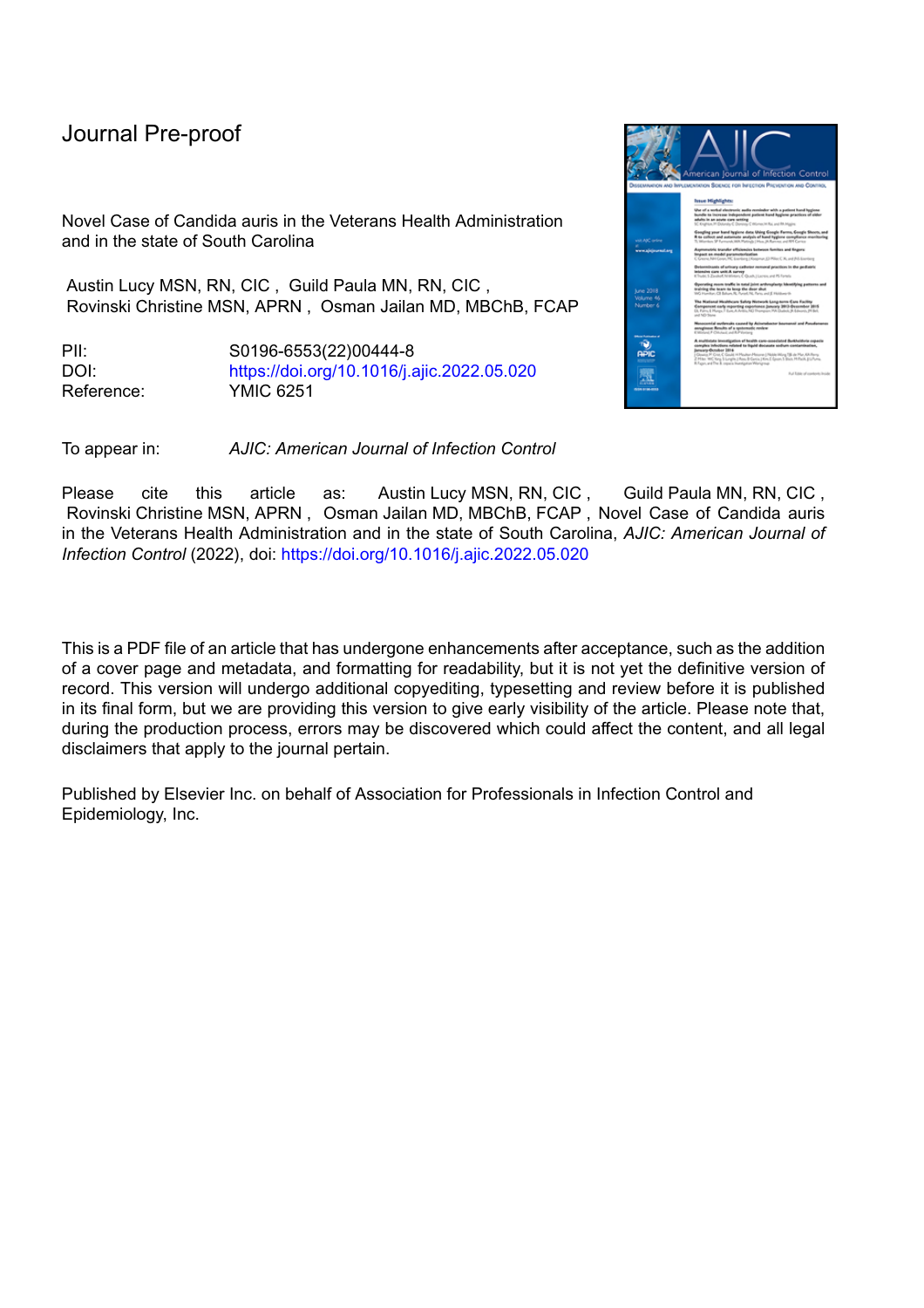Brief Report

## **Novel Case of** *Candida auris* **in the Veterans Health Administration and in the state of South Carolina**

Authors: Austin, Lucy, MSN, RN, CIC<sup>a\*</sup>, Guild, Paula, MN, RN, CIC<sup>a</sup>, Rovinski, Christine, MSN, APRN<sup>b</sup>, Osman, Jailan, MD, MBChB, FCAP<sup>c</sup>

<sup>a</sup> Columbia Veterans Healthcare System, Department of Infection Prevention and Control, Columbia, SC

bU.S. Department of Veterans Affairs, Office of Veterans Access to Care, Washington, DC

l

c Columbia Veterans Healthcare System, Department of Pathology and Laboratory Medicine, Columbia, SC

Contact Information \*Address correspondence to Lucy Austin RN Infection Prevention and Control Columbia Veterans Administration HealthCare System, 6439 Garners Ferry Rd Columbia, SC. 29209 Work Phone: 803-776-4000, ext. 54542 Home Phone: 803-917-5757 E-mail address: lucy.guild@va.gov

Conflicts of interest: None to report

All authors have read and approved the submission of the manuscript to AJIC.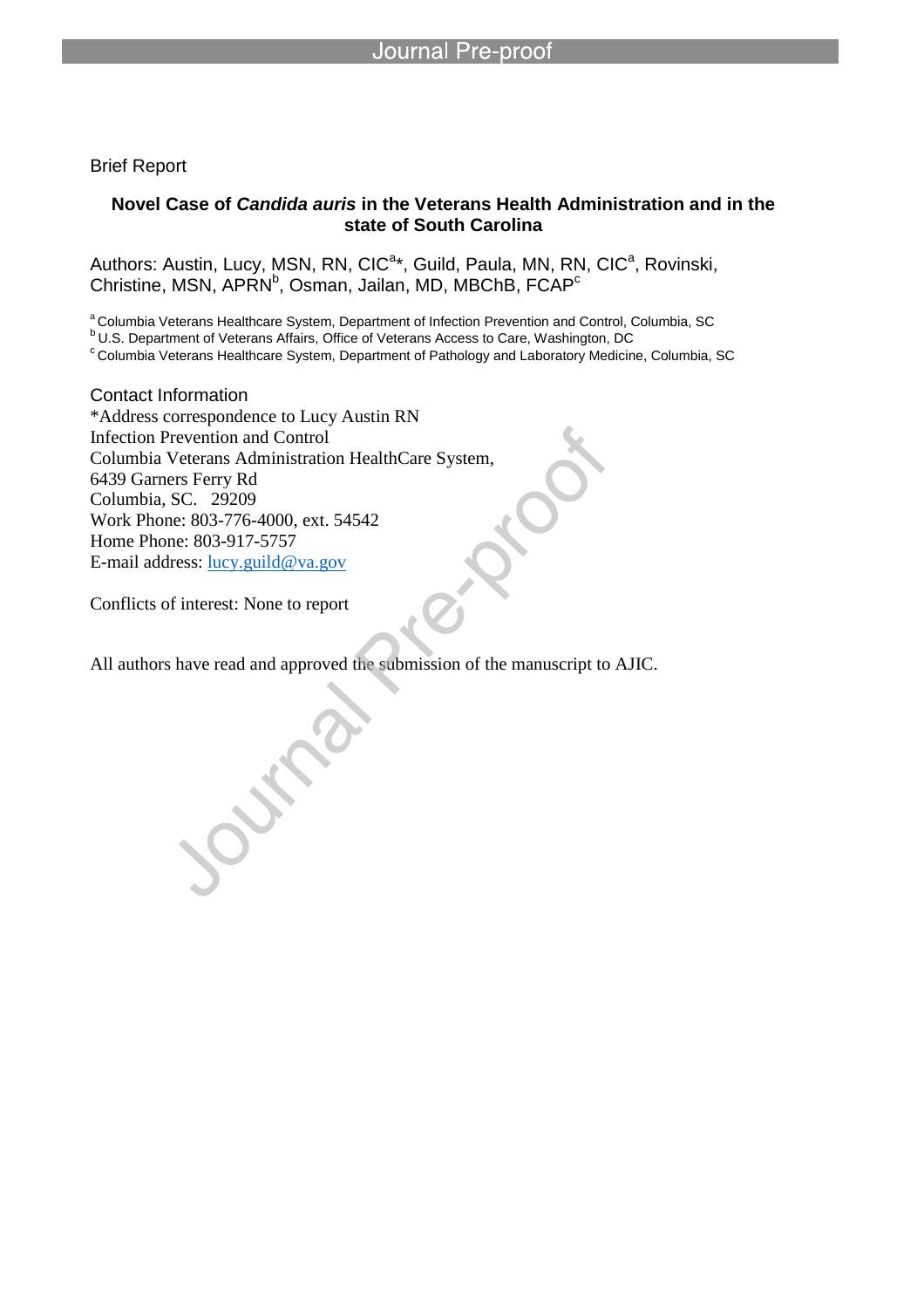l

## **Highlights**

- Candida auris is an emerging pathogen that can quickly spread throughout a facility and/or community without effective Infection Control recognition and management
- The first case of Candida auris was identified in South Carolina and in the VHA Health Care System in October 2020 during the midst of the Covid-19 pandemic and was quickly isolated, recognized, and managed.
- Effective management of Candida auris requires a team approach to include major stakeholders of Nursing, Infection Control, Infectious Disease, Environmental Management, Laboratory/Microbiology, and Public Health Partners (State and CDC).

## Abstract:

The emerging pathogen *Candida auris* poses major infection prevention challenges as the organism can remain on surfaces for unknown timeframes and can cause severe illness. These challenges are exacerbated in the healthcare environment with potential spread to a vulnerable population. This report describes the Columbia Veterans Administration Health Care System's encounter with this significant pathogen beginning in October 2020 during the COVID19 pandemic.

## Brief Report

*Candida auris* is a multidrug resistant fungus identified by the CDC as an emerging pathogen with a rating of "Serious" on the CDC's Threat Scale<sup>1</sup>. Some *C. auris* strains are treated with multiple antifungal therapies, however, there are *C. auris* strains that are resistant to all three available classes of antifungals. More than one in three patients expire within one month of diagnosis of invasive *C. auris* infection<sup>2</sup>. *C. auris* was first reported in 2009 in Japan<sup>3</sup> in an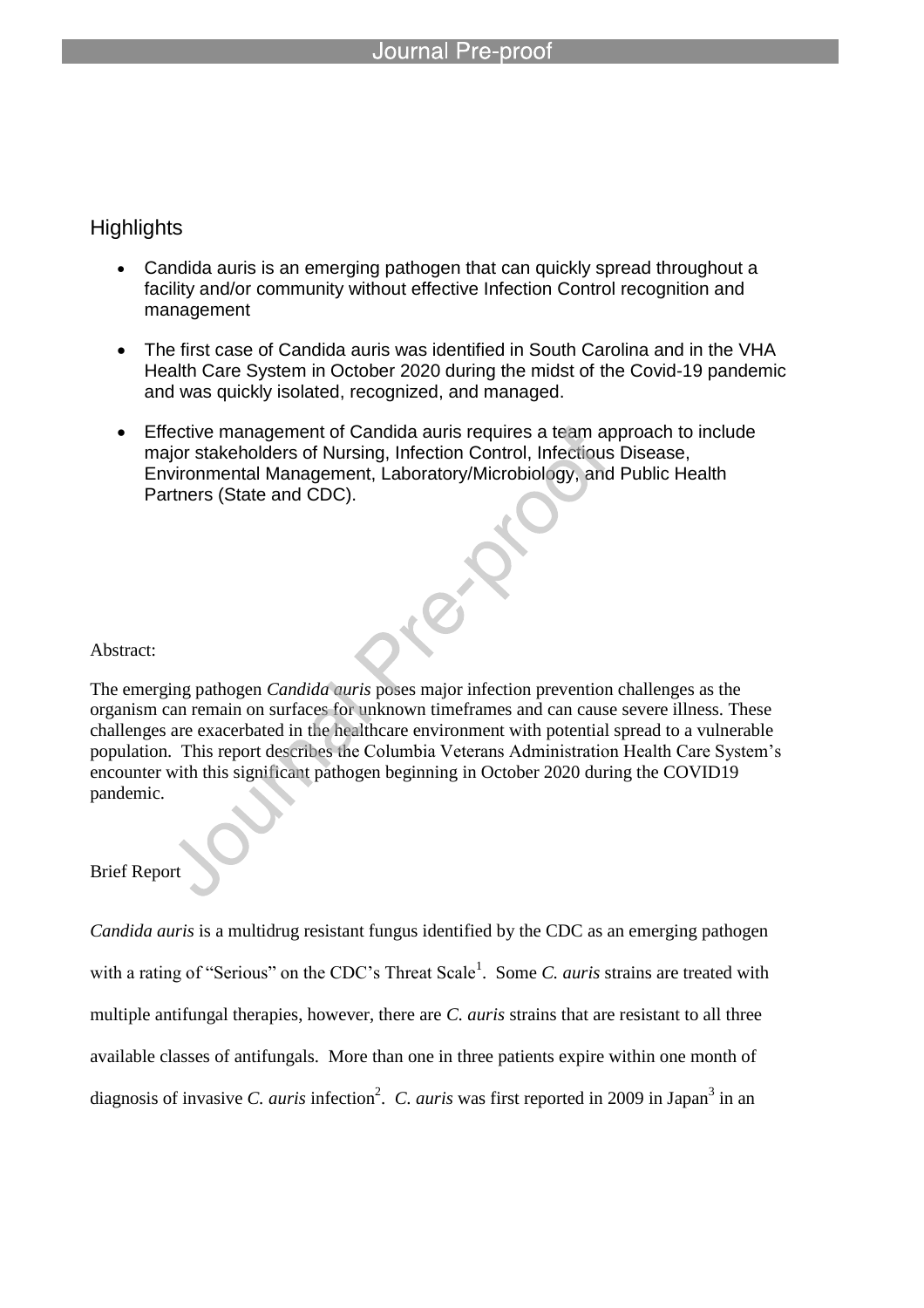l

external ear culture and later in the same year South Korea reported additional *C. auris* ear infections. In 2011, invasive infections were reported from Korea in blood isolates<sup>4</sup>. One challenge of *C. auris* is that it not only spreads between patients and patient care units<sup>5</sup>, but it also spreads between patient care facilities within a community<sup>6</sup>. Standard laboratory culturing makes *C. auris* difficult to discern from other *Candida* species which results in the absence of appropriate and timely infection control interventions. Previous hospitalizations in facilities or countries <sup>7</sup> with known *C. auris* leave individuals at risk of acquiring *C. auris* especially if care involved invasive devices such as central venous catheters, endotracheal tubes/mechanical ventilation, feeding tubes, and indwelling urinary devices<sup>7</sup>. Groups at risk of *C. auris* infections include diabetics, recent post-operative patients, and people treated with broad spectrum antibiotics or antifungals. Other risk factors include history of stroke or other severe neurologic conditions, presence of tracheostomies, percutaneous feeding tubes, and inability to perform any activities of daily living <sup>6</sup>. C. *auris* can survive on patient's skin and other body parts for months<sup>8</sup>. Individuals can be colonized for an extended and indeterminate period with screening results alternating between detected and not detected.<sup>9</sup> Skin cells may shed and persist in the environment for up to  $120 \text{ days}^{3,10}$  which poses major infection control challenges. Environmental disinfection plays a significant role in preventing transmission of this emerging pathogen. This brief report describes a clinical case of *C. auris* and a subsequently identified colonized patient at the Columbia Veterans Administration Health Care System (CVAHCS), both of which were determined to be not only the first cases in our state, but also the first cases within the Veterans Health Administration System.

The identification of this emerging pathogen is of clinical interest on its own and although our cases did not test positive for Covid-19, of additional interest is the timing of the case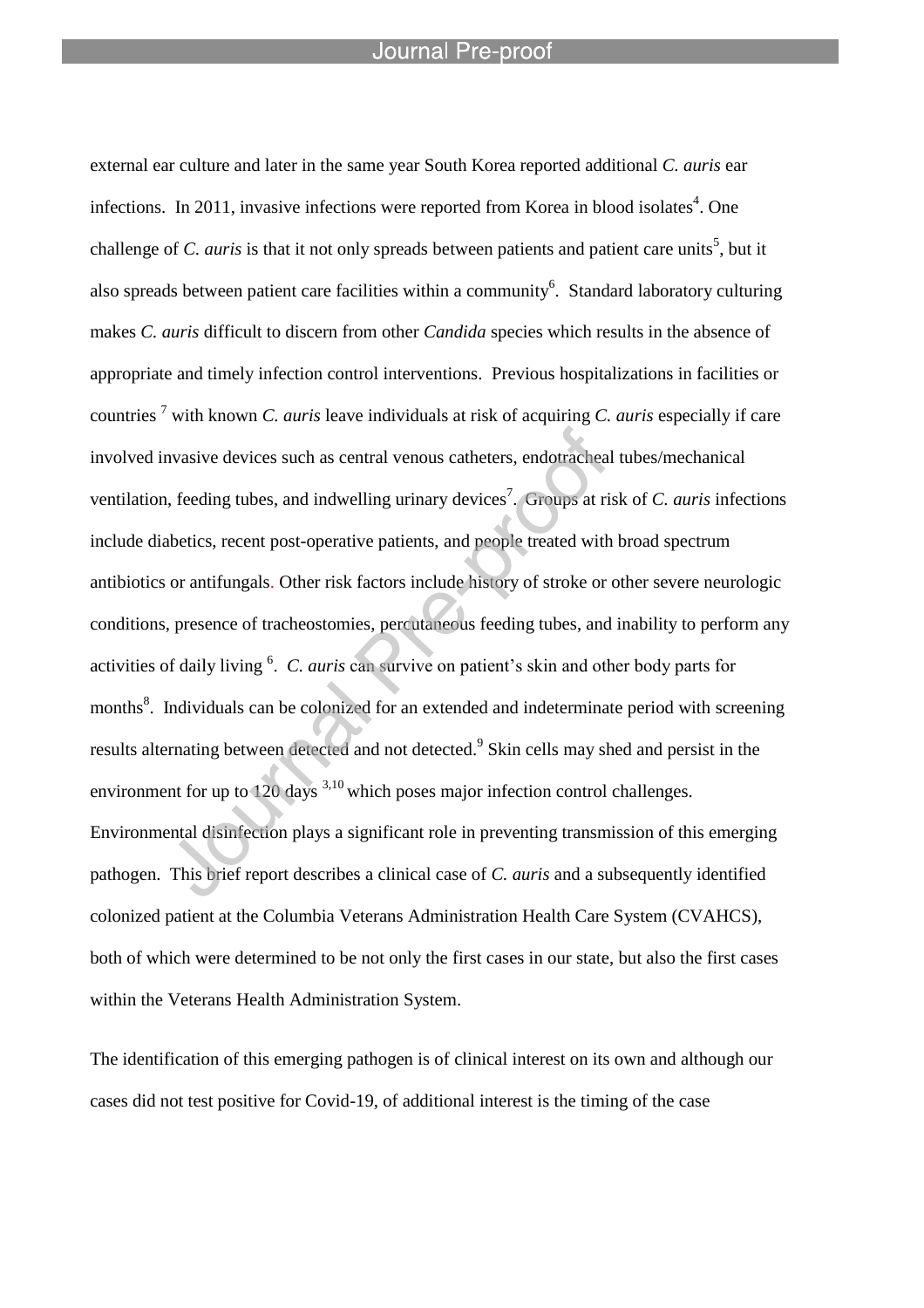l

identification during the global Covid-19 Pandemic. With the Covid-19 Pandemic, nursing, laboratory, infection prevention, and Environmental services were significantly stressed while handling the influx of Covid-19 cases following the first July/August 2020 surge and on the cusp of the upswing for the subsequent surge in mid-October 2020. Since Covid-19 vaccines were not available until mid-December 2020, Covid-19 staff illness affected the availability of nursing and support staff thus impacting investigation and management of the *C. auris* situation. Nursing staff resources were required for patient swabbing and subsequent 1:1 nurse staffing for the *C. auris* patient. Infection Preventionist time was required for assisting with swabbing, communication coordination, and isolation monitoring. Lab resources were utilized for accessioning, labeling, and shipping specimens. Additional Environmental services staff resources were needed for intensified cleaning of the nursing unit, patient rooms, and treatment areas. The Graph 1 below shows the timing of the *C. auris* case identification amidst the COVID-19 surge for the CVAHCS.

Case Report Patient A

The microbiology lab, at the Columbia Veterans Administration Health Care System (CVAHCS) reported to infection prevention a positive urine result for *Candida auris* >100,000 cfu/ml on a specimen collected in the emergency department (ED) from Patient A. Since Patient A was admitted, infection prevention immediately contacted nursing to place the patient in a private room with dedicated equipment and to follow contact precautions <sup>10</sup> to include strict hand hygiene, and the use of gowns and gloves. Infection prevention staff reviewed the literature to determine other necessary interventions such as cleaning requirements and the benefit of ultraviolet C (UVC) light disinfection. The patient, a 76-year-old male, had just been discharged from the CVAHCS medical center following a 10 day stay prior to this ED visit. No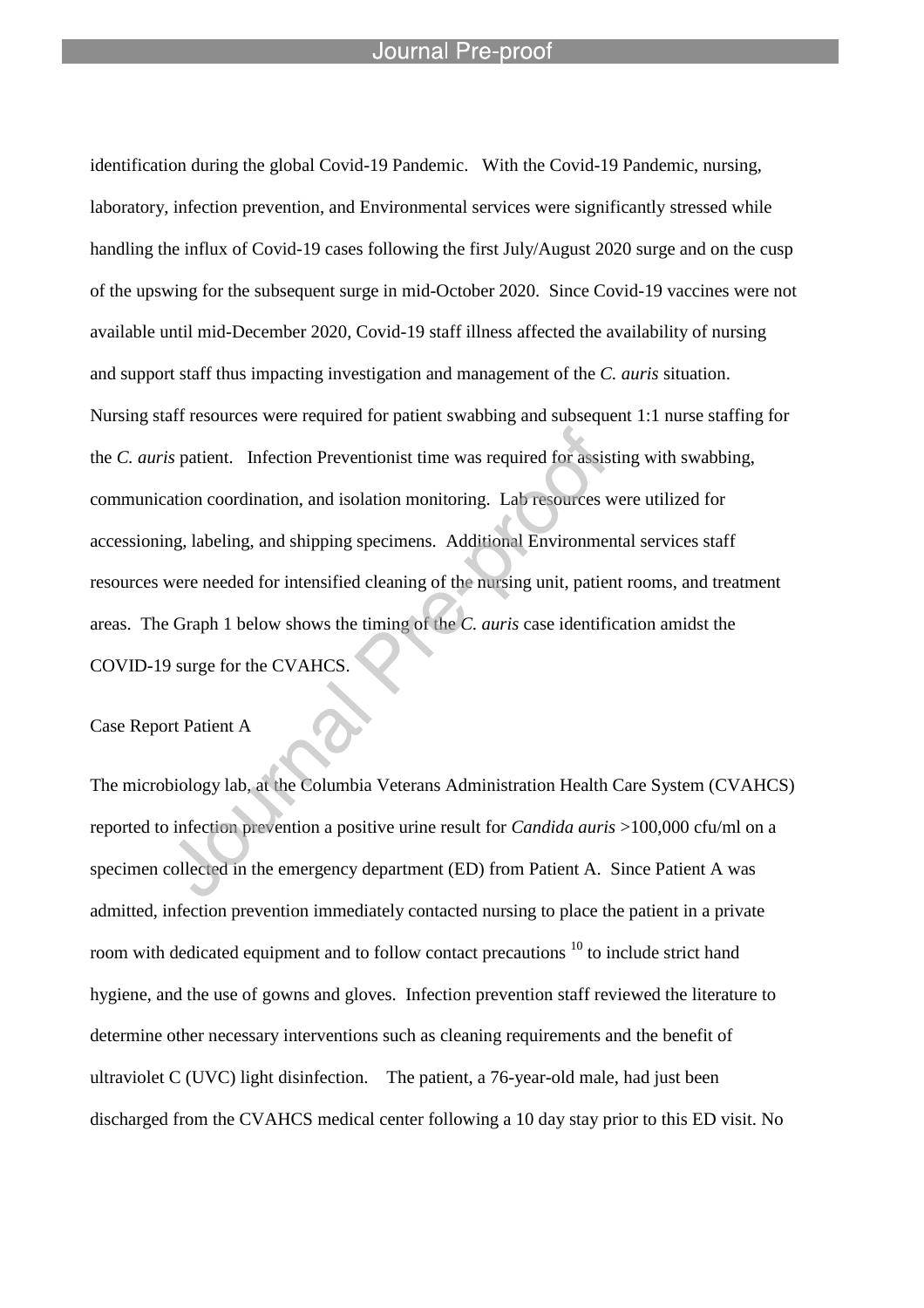l

other patient or family encounters with travel or hospitalizations were found to be contributory sources for *C. auris* in this patient. On the 10-day admission, the patient had a positive urine culture which grew *Enterococcus faecalis* (Group D) 25,000 cfu/ml. He also had a surgical incision and debridement of a sacral ulcer performed with wound vacuum placement, after which he was discharged to home.

Due to the family's inability to care for the patient at home, the patient returned to the ED the next day following discharge. The ED Medical provider noted a history of urinary tract infections and ordered urine with reflex to culture. The urinalysis showed large leukocytes and met the criteria for reflex to culture; therefore, a urine culture was performed with *C. auris* being identified. In accordance with CDC's recommendations for Treatment and Management of Infections and Colonization<sup>12</sup>, initiation of antifungal therapies normally utilized for treatment were not necessary or initiated due to the patient being asymptomatic/colonized.

Notification of the emerging pathogen was made to the CVAHCS facility leadership. The South Carolina Department of Health and Environmental Control (SCDHEC) was promptly notified of the *C. auris* lab report by Infection Control. Environmental Services was contacted to initiate recleaning of areas where the patient had been treated. Infection Prevention and the Infectious Disease Chief recommended cleaning and disinfecting the environments where the patient was cared for using bleach 1:10 solution followed by UVC light disinfection <sup>13</sup>. C. *auris* educational materials were provided to those involved in the care of the Veteran to include nursing, environmental management services, laboratory, radiology, cardiology, and medical staff. Patient A remained hospitalized for seven days when he was again discharged to home.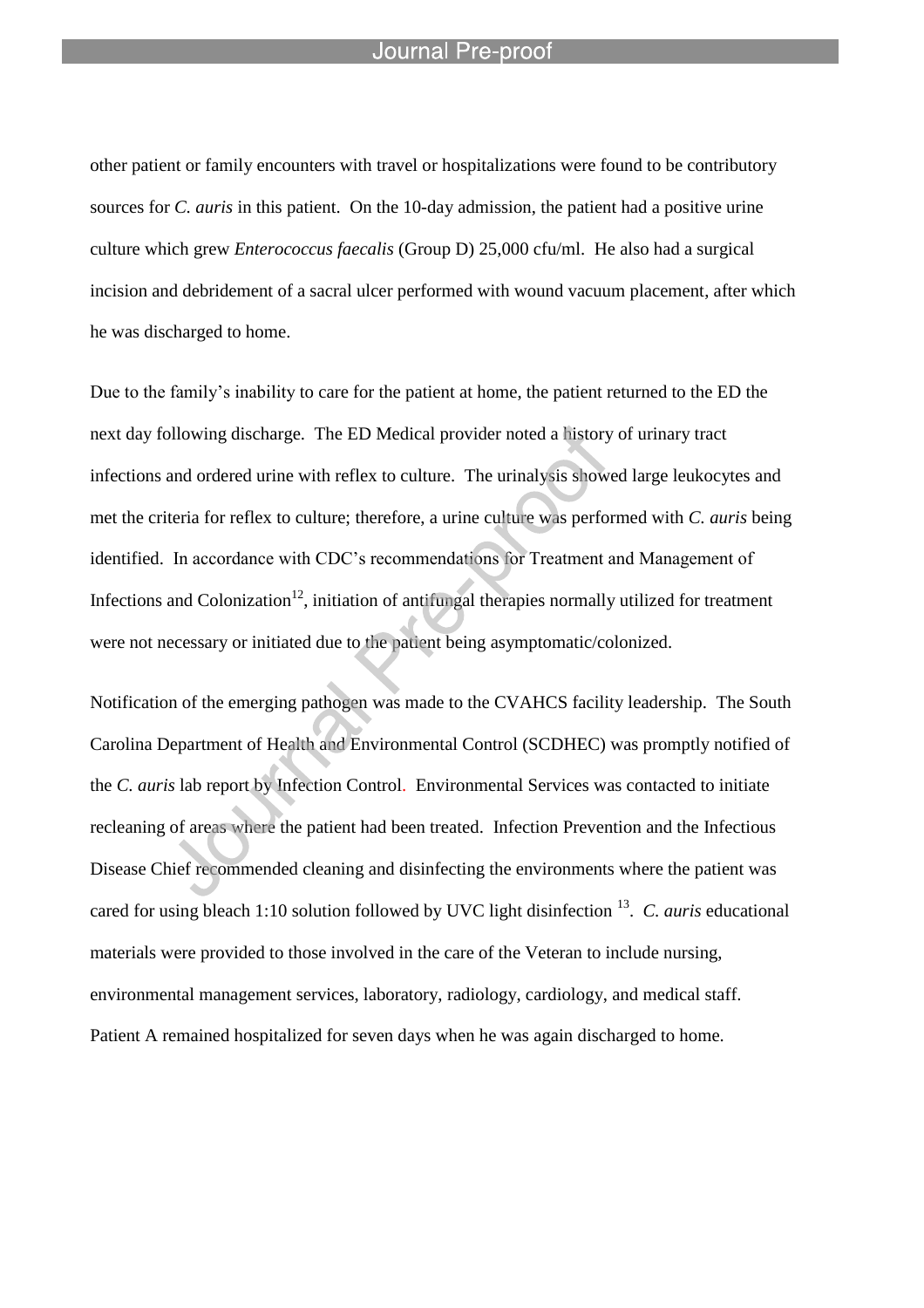l

Following SCDHEC confirmation of *C. auris,* SCDHEC/CDC recommended conducting *C. auris* point prevalence screening for all current inpatients and all Community Living Center (CLC)/Long Term Care/Rehab unit residents via axilla/groin swabs. The recommendation to include the CLC in *C. auris* screening resulted from Patient A having had a surgical procedure in the Operating Room which could have been subsequently used by patients who were later transferred to CLC/Rehab unit. During the Covid-19 pandemic, every effort was made to segregate CLC from the Acute hospital setting and staff. However, CLC residents utilize services in the Acute hospital for test and/or treatments and the buildings are connected by a common corridor. CVAHCS also maintains an Acute/outpatient hemodialysis unit that is physically inside the Acute hospital facility with staff that dedicated to providing dialysis to the CLC on set days each week and shared in the Acute Hemodialysis unit on the opposite days.

Once swab kits were received from the Maryland Antibiotic Resistance Lab Network (ARLN), training was provided to the nurses who were dedicated to performing the swabbing and screening for *C. auris*. Because specimens could remain at room temperature for only 4 days, close coordination was required for ordering, collecting, accessioning, tracking, and shipping the specimens back to the Maryland lab.

## Case Report Patient B

When the wide-sweeping *C. auris* screening results were received, another new case was identified. Patient B, a 73-year-old male inpatient from an 8-bed residential care facility, admitted for 23 days became our second case. Patient B's admitting diagnosis was altered mental status, schizoaffective disorder, fall, diabetic ketoacidosis (DKA), and confusion. He was also a chronic dialysis patient receiving routine outpatient hemodialysis at CVAHCS with a permanent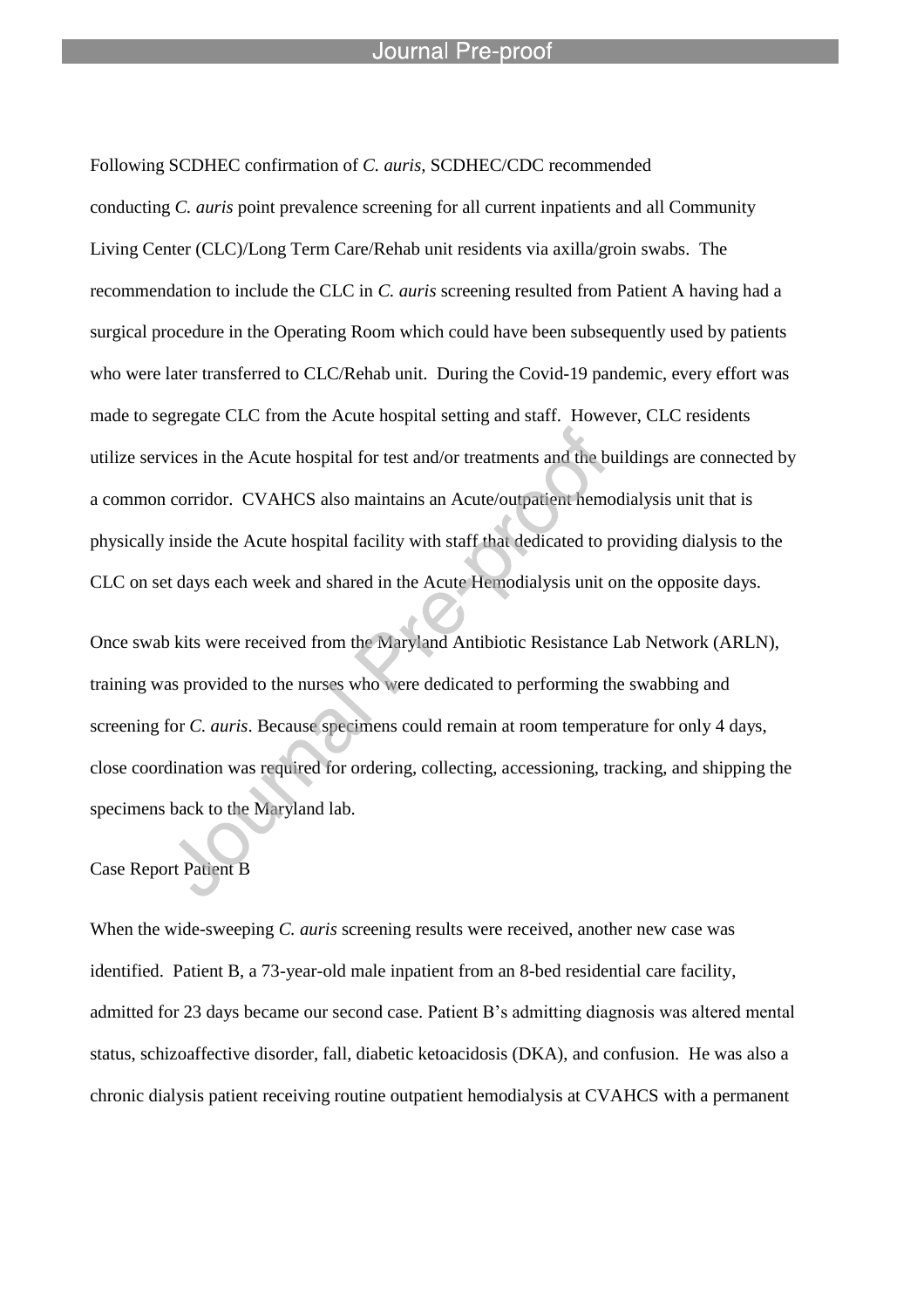l

tunneled dialysis catheter in the right chest. The patient was immediately placed on contact precautions with a private room. Patient movement reports were generated to assess possible commonalities between Patient A and Patient B and it was determined that the patients shared a semi-private room for one day. Patient B had procedures performed prior to *C. auris* swabbing in interventional radiology, gastrointestinal laboratory, and hemodialysis. Therefore, thorough cleaning and UVC light disinfection of those areas was performed. Because of the newly identified *C. auris* transmission, a meeting was held with nursing, environmental management services, laboratory, radiology, cardiology, hemodialysis, and medical staff to discuss all Infection Control aspects of managing this *C. auris* event including hand hygiene, isolation, cleaning, disinfection, and staffing. Infectious Diseases recommended 1:1 nurse staffing for Patient B. Infection Control implemented enhanced monitoring and observation of hand hygiene and isolation compliance during both patients stays. Also, heightened communications regarding the pathogen during patient transfers within and outside the facility were emphasized. SC DHEC/CDC also recommended rescreening for point prevalence all inpatients, CLC residents, and Hemodialysis patients two weeks after the initial screening. Furthermore, a final screening was recommended at 4 weeks on the unit where the initial C. auris patient was found (index nursing unit). It is noteworthy that the patients in the initial screening group may be different than the patients in the subsequent screening group(s) due to new admissions or discharges that normally occur in healthcare facilities. Table 1 below shows the results of those screening activities. To address staff safety concerns, SCDHEC/ CDC noted that testing of staff and the environment is not recommended since *C. auris* does not pose a risk to immunocompetent individuals.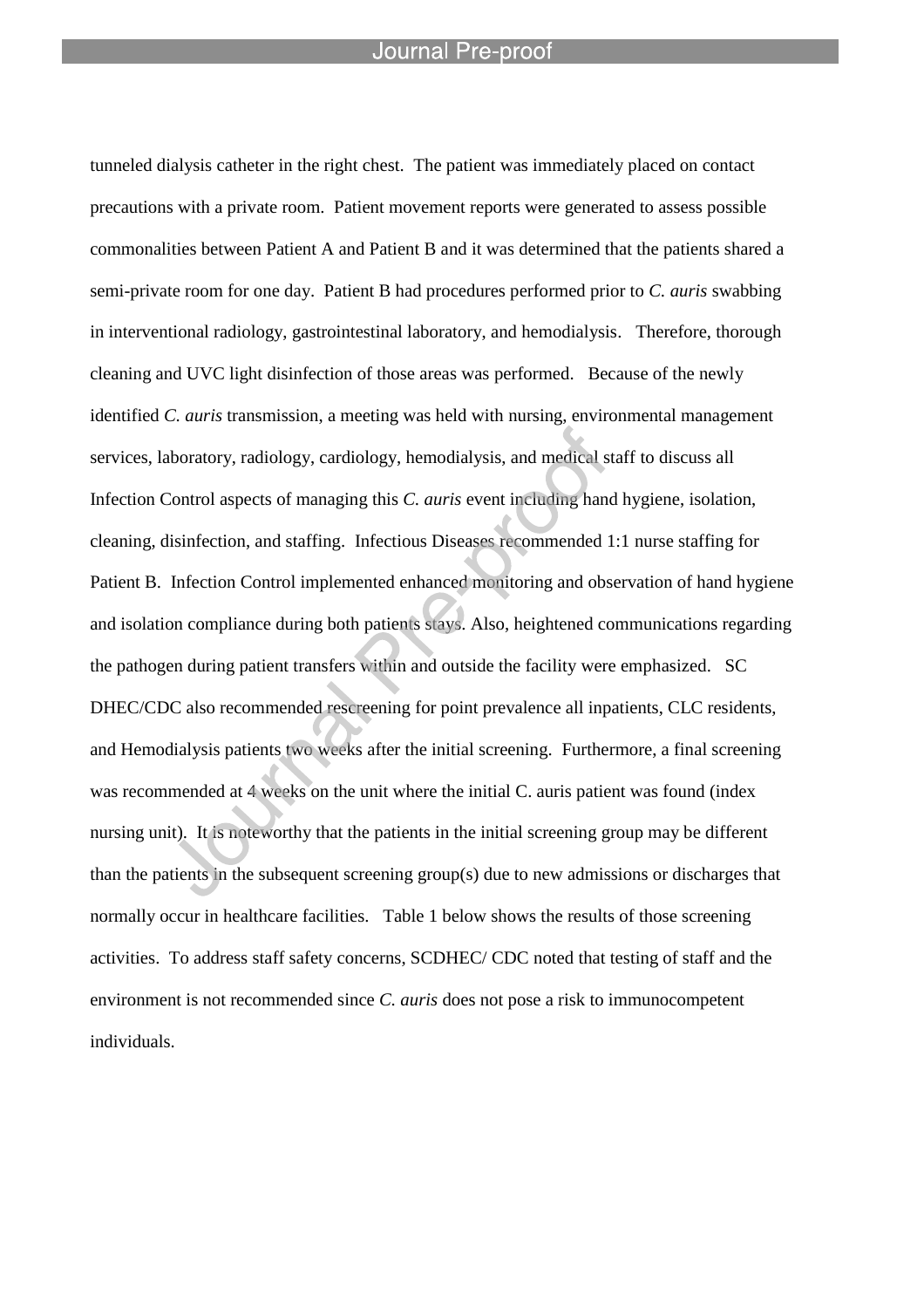l

Keeping VHA National partners informed was a key priority following identification of this organism since this was the first identified in the VHA system. This was accomplished via a conference call between the CVAHCS, the VHA National Infectious Disease Service (NIDS), and the VHA Multidrug Resistant Organism (MDRO) offices. The intent of the call was to share salient details of the cases, report action plans developed by the CVAHCS Infection Control team, and to seek additional guidance. While the actions taken were timely, Veteran-centric, and consistent with the published evidence-based guidance, the national team recommended the creation of a clinical alert using a "Patient Record Flag" (PRF) in the Computerized Patient Record System (CPRS) to ensure care provider awareness. With the assistance of the VA Clinical Application Coordinators (CAC), PRFs were established for both Patient A and Patient B. Patient Record Flags present as a "pop-up" notice immediately on accessing the patient record in CPRS. The PRFs remain in place indefinitely on the chart until they are discontinued by the author, who in this case is Infection Prevention and Control. Included in the PRF are a notice about the emerging pathogen, instructions for contact precautions for inpatient or outpatient visits, placement in a private room, measures to include for prevention of transmission to include hand hygiene, environmental cleaning with bleach, patient/family education, and a notice to alert Infection Prevention and Control to the patient's presence if readmitted to the facility. An additional recommendation was made to educate and inform the CVAHCS Public Affairs Office (PAO) in the event of media inquiries. Talking points were prepared and reviewed with the PAO and the facility Director to ensure continuity of messaging.

#### **Discussion**

Since Patient A and Patient B had shared a semi-private inpatient room, it is unknown whether Patient A or Patient B was colonized with C. auris first. While the difficulty of containing *C.*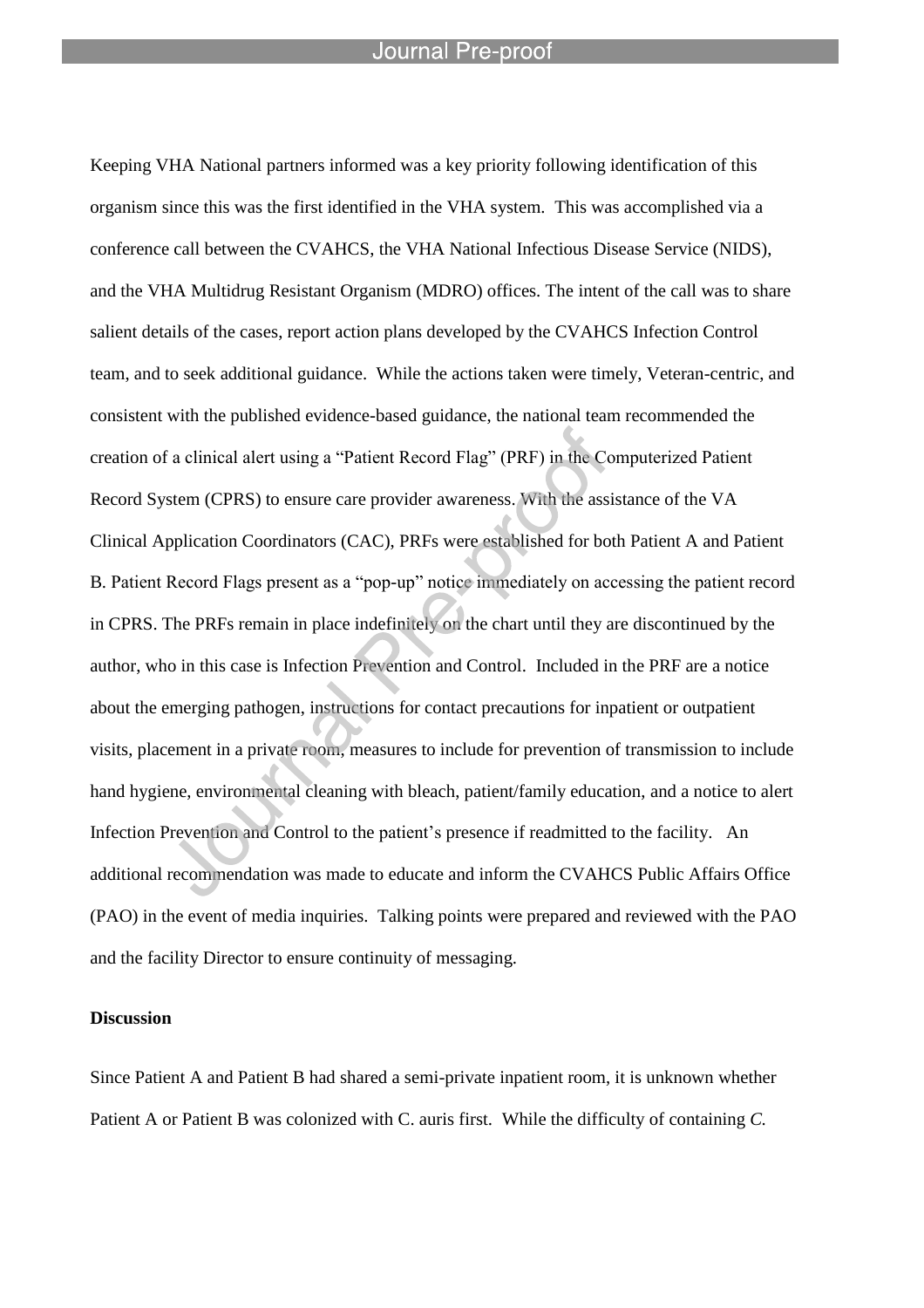l

*auris* transmission in the healthcare setting under the ideal of circumstances (i.e., prompt lab identification, active surveillance, and isolation precautions) has been reported  $14$ , the presentation of this emerging pathogen at the CVAHCS amid a global pandemic presented even greater potential challenges. For example, significant infection prevention resources were already required for the daily monitoring and reporting requirements for COVID19 to the state health department. Additionally, the management of both staff and Veteran COVID19 exposures and contact tracing placed demands on the infection prevention department and nursing staff who performed *C. auris* surveillance swabs. The staffing difficulties were exacerbated when 1:1 staffing recommendations were implemented to prevent transmission of *C. auris*. Laboratory resource demands were also increased as staff were required to properly process *C. auris* specimens along with the ongoing COVID19 testing. CVAHCS successfully managed these competing priorities to reduce the risk of transmitting a virulent and resistant organism throughout a vulnerable population of hospitalized patients.

#### Conclusion

To date, no further transmission has been identified of *C. auris* at the CVAHCS. The support of experts at the CDC, SCDHEC, VHA, and the active involvement of key stakeholders at the CVAHCS medical center was essential to guiding actions and averting further transmission.

#### Acknowledgments

The authors would like to thank Michael J. Ryan, PhD Columbia Veterans Health Care System Associate Chief of Staff for Research for his assistance in reviewing this publication.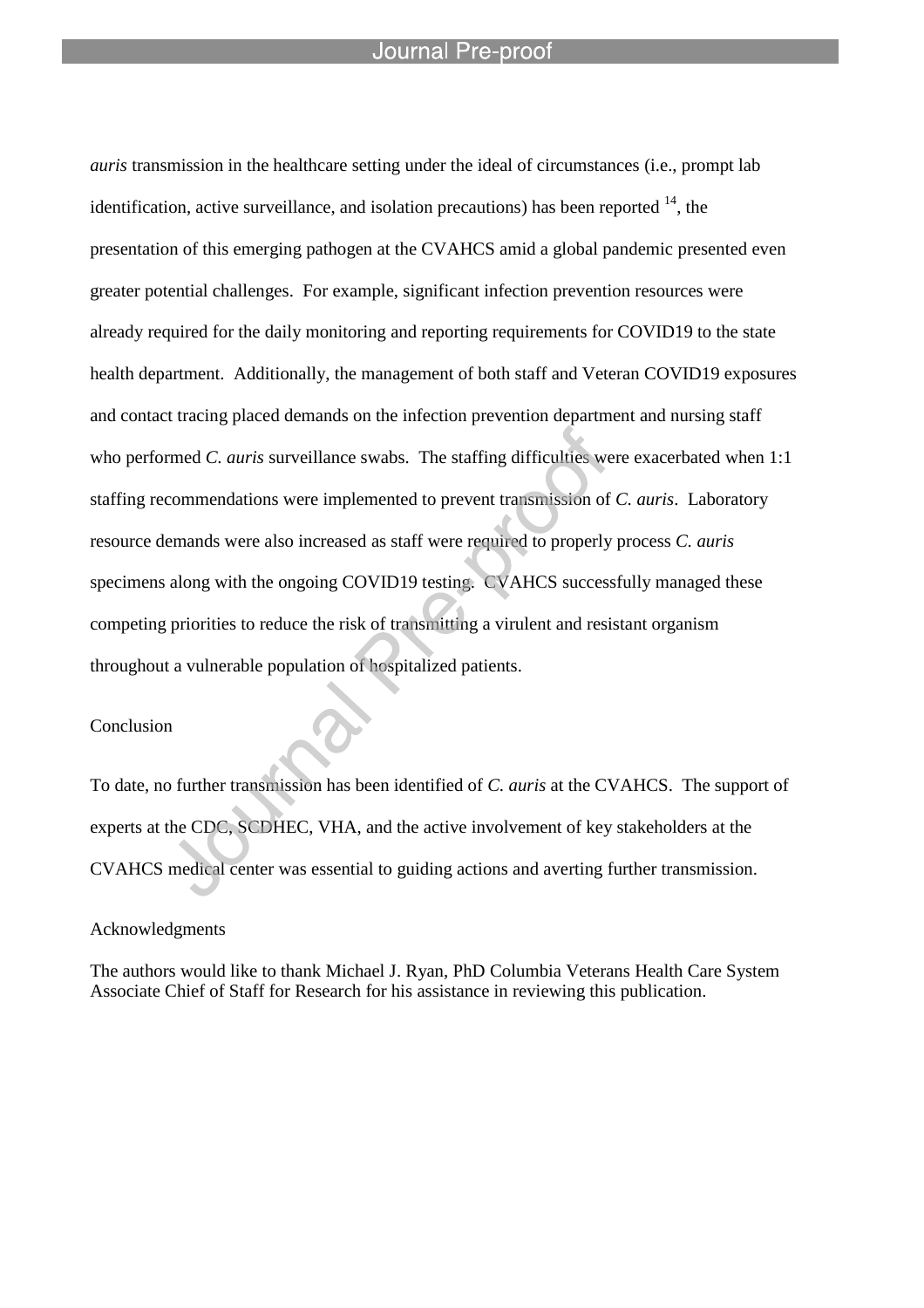l

### **References:**

<sup>1</sup> Centers for Disease Control and Prevention. CDC. 2019. Drug-resistant Candida Species. (2019) Part of Antibiotic Resistance Threats Report. Available at https://www.cdc.gov/drugresistance/pdf/threats-report/candida-508.pdf Accessed December 15, 2021

<sup>2</sup>Centers for Disease Control and Prevention. CDC. 2020 Information for Infection Prevention Fact Sheets *Candida auris* Fungal Diseases Available at https://www.cdc.gov/fungal/candidaauris/fact-sheets/cdc-message-infection-experts.html Accessed December 15, 2021.

3 Satoh, K., Makimura, K., Hasumi, Y., Nishiyama, Y., Uchida, K., & Yamaguchi, H. (2009). Candida auris sp. nov, a novel ascomycetous yeast isolated from the external ear canal of an inpatient in a Japanese hospital. *Microbiology and immunology*, *53*(1), 41–44. https://doi.org/10.1111/j.1348-0421.2008.00083.x

<sup>4</sup>Centers for Disease Control and Prevention. CDC. 2019. General Information about Candida auris. Available at https://www.cdc.gov/fungal/*candida-auris/candida-auris*qanda.html Ku, T., Walraven, C. J., & Lee, S. A. (2018). *Candida auris*: Disinfectants and Implications for Infection Control. *Frontiers in microbiology*, *9*, 726. https://doi.org/10.3389/fmicb.2018.00726 Accessed December 15, 2021

 ${}^{5}$ Eyre, D. W., Sheppard, A. E., Madder, H., Moir, I., Moroney, R., Quan, T. P., Griffiths, D., George, S., Butcher, L., Morgan, M., Newnham, R., Sunderland, M., Clarke, T., Foster, D., Hoffman, P., Borman, A. M., Johnson, E. M., Moore, G., Brown, C. S., Walker, A. S., … Jeffery, K. (2018). A Candida auris Outbreak and Its Control in an Intensive Care Setting. *The New England journal of medicine*, *379*(14), 1322–1331. A Candida auris Outbreak and Its Control in an Intensive Care Setting - PubMed (nih.gov) https://doi.org/10.1056/NEJMoa1714373

<sup>6</sup>Vallabhaneni S, Jackson BR, Chiller TM. Candida auris: An Emerging Antimicrobial Resistance Threat. Ann Intern Med. 2019 Sep 17;171(6):432-433. doi: 10.7326/M19-2205. Epub 2019 Jul 30. PMID: 31357215.

<sup>7</sup>Tsay, S., Kallen, A., Jackson, B. R., Chiller, T. M., & Vallabhaneni, S. (2018). Approach to the Investigation and Management of Patients With Candida auris, an Emerging Multidrug-Resistant Yeast. *Clinical infectious diseases : an official publication of the Infectious Diseases Society of America*, *66*(2), 306–311. https://doi.org/10.1093/cid/cix744

<sup>8</sup> Centers for Disease Control and Prevention. CDC. 2021. Healthcare Professionals FAQ. Available at https://www.cdc.gov/fungal/candida-auris/c.auris-health-qa.html. Accessed December 15, 2021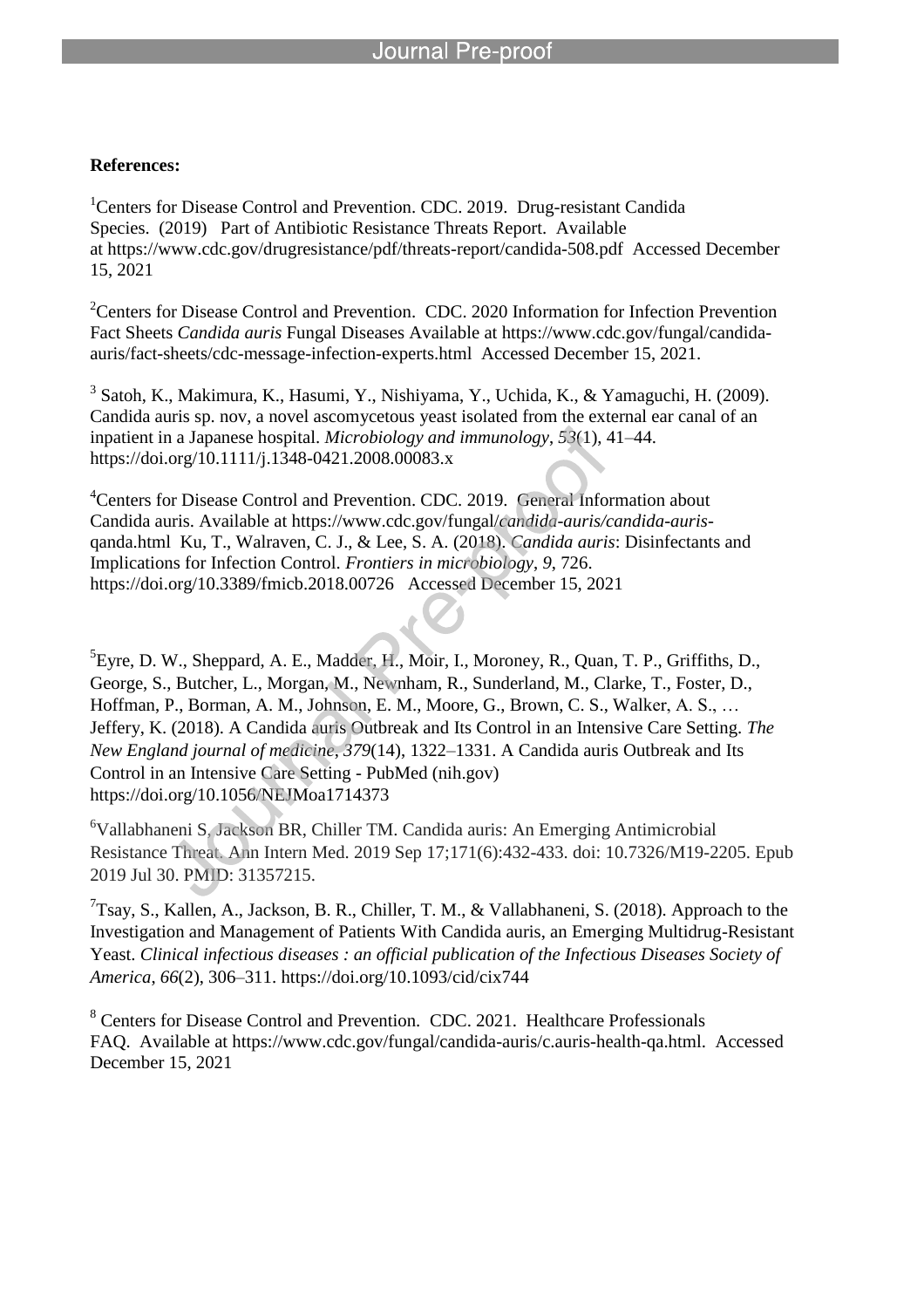<sup>9</sup> Pacilli M, Kerins JL, Clegg WJ, et al. Regional Emergence of Candida auris in Chicago and Lessons Learned From Intensive Follow-up at 1 Ventilator-Capable Skilled Nursing Facility. Clin Infect Dis. 2020;71(11):e718-e725. doi:10.1093/cid/ciaa435

l

<sup>10</sup>Dall C. Experiments illustrate how *Candida auris* colonizes skin | CIDRAP (umn.edu), Jan 29, 2020. CIDRAP. Center for Infectious Disease Research and Policy Available at https://www.cidrap.umn.edu/news-perspective/2020/01/experiments-illustrate-how-candidaauris-colonizes-skin

<sup>11</sup>Centers for Disease Control and Prevention. CDC. 2021. Infection Prevention and Control for Candida auris Available at https://www.cdc.gov/fungal/candida-auris-infectioncontrol.html#transmission Accessed December 15, 2021

<sup>12</sup>Centers for Disease Control and Prevention. CDC. 2021. Treatment and Management of Infections and Colonization. Treatment and Management of Infections and Colonization | Candida auris | Fungal Diseases | CDC

<sup>13</sup>Ku, T., Walraven, C. J., & Lee, S. A. (2018). *Candida auris*: Disinfectants and Implications for Infection Control. *Frontiers in microbiology*, *9*, 726. https://doi.org/10.3389/fmicb.2018.00726

<sup>14</sup> Forsberg, K., Woodworth, K., Walters, M., Berkow, E. L., Jackson, B., Chiller, T., et al (2019). Candida auris: The recent emergence of a multidrug-resistant fungal pathogen. *Medical mycology*, *57*(1), 1–12. https://doi.org/10.1093/mmy/myy054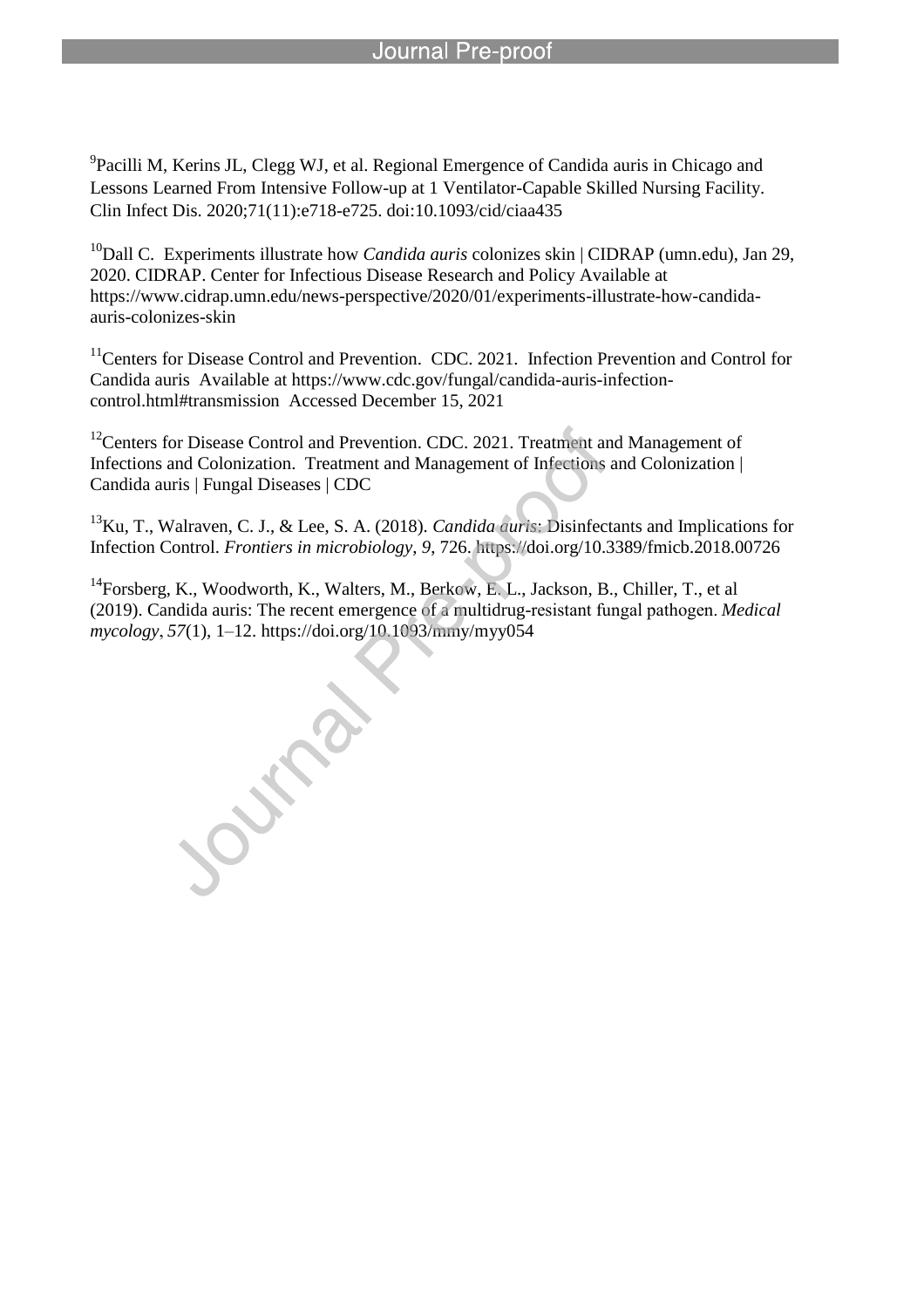

Graph 1 – VA National Surveillance Tool: Charts for COVID-19, Date range 5/1/2020 to 12/31/2020 COVID-19 NST - Power BI (powerbigov.us)

Jul

l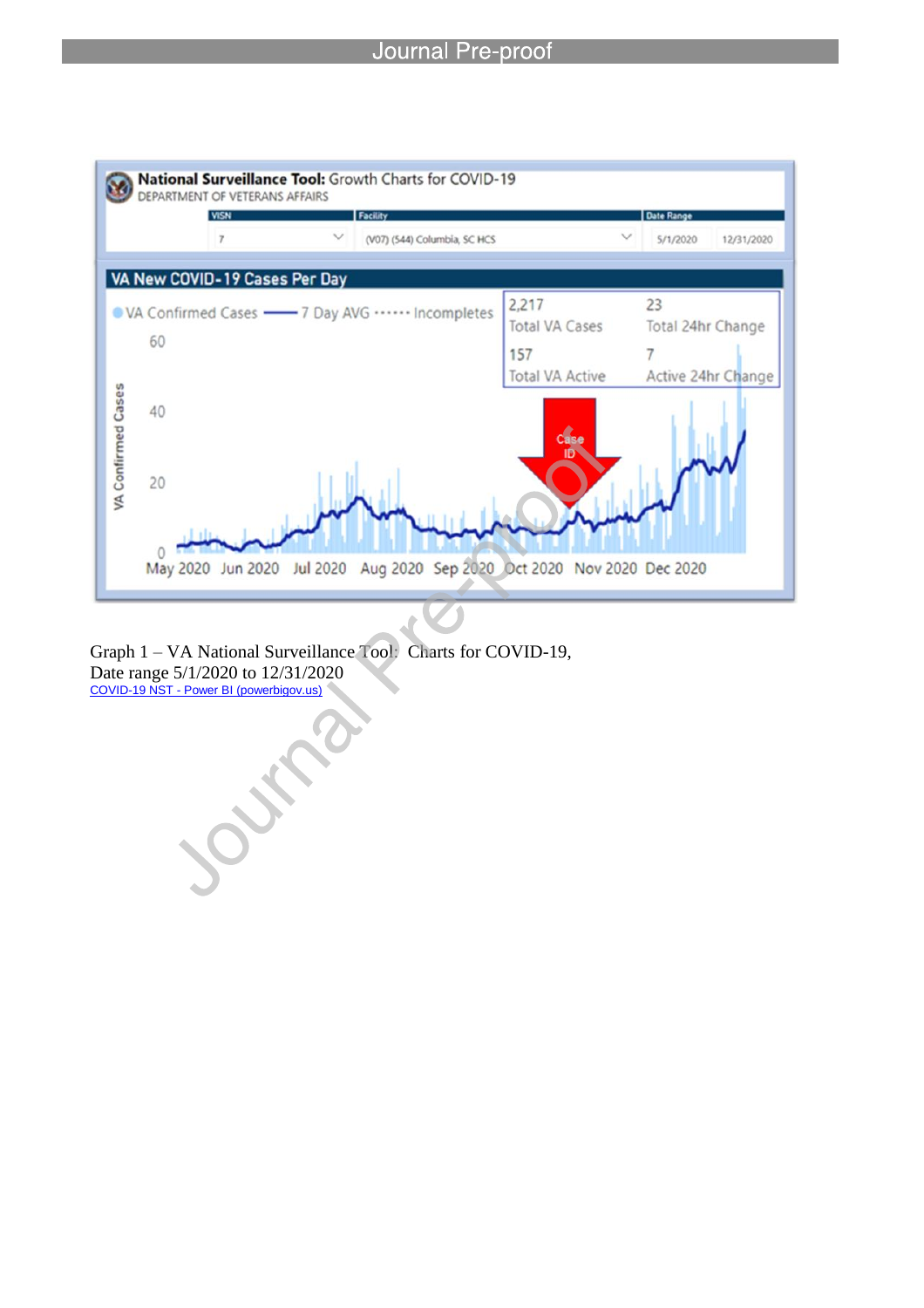## Table 1. *Candida auris* Microbiology screening results

l

| 4 week follow up<br>screening on index<br><b>Initial Screening</b><br>2 week follow up screening<br>inpatient unit<br><b>Patient Group</b><br>36<br>49<br>Inpatients. N=<br>11<br>$\mathbf 1$<br>0<br>0<br>Inpatients positive<br>3%<br>0%<br>0%<br>% positive rate<br>Mean age; (range)<br>69.14; (39.27, 89.52)<br>71.07; (52.67, 95.50)<br>65.80; (31.28, 88.65)<br>Sex<br>Male<br>33 (94%)<br>47 (96%)<br>10 (91%)<br>Female<br>2(4%)<br>1 (9%)<br>2(6%)<br>Race<br>AA<br>22 (63%)<br>24 (49%)<br>8 (73%)<br>W<br>11 (31%)<br>25 (51%)<br>3(27%)<br>Unk<br>2(6%)<br>$0(0\%)$<br>$0(0\%)$<br>Hx of Previous MDRO<br>$Y(\%)$<br>10 (20%)<br>27 (77%)<br>2(18%)<br>N (%)<br>39 (80%)<br>8(23%)<br>$9(82)\%$<br>7.89 (0, 90)<br>7.34; (0, 103)<br>18.82; (1, 117)<br>LOS Mean (range)<br>$CLC/LTC$ N=<br>27<br>27<br>CLC/LTC residents positive<br>0<br>Ō٠<br>0%<br>% positive rate<br>0%<br>Mean age; (range)<br>79.51; (65.42, 98.67)<br>79.4<br>Sex<br>Male<br>26 (96%)<br>26 (96%)<br>Female<br>1(4%)<br>1 (4%)<br>Race<br>AA<br>19 (70%)<br>18 (67%)<br>W<br>8 (30%)<br>9(33%)<br>$0(0\%)$<br>$0(0\%)$<br>Unk<br>Hx of Previous MDRO<br>$Y(\%)$<br>9(33%)<br>8 (30%)<br>N (%)<br>18 (67%)<br>19 (70%)<br>1580.22; (1, 6209)<br>1592.81; (6, 6222)<br>LOS Mean, range<br>Hemodialysis N=<br>21<br>21<br>Hemodialysis patients positive<br>0<br>0<br>0%<br>0%<br>% positive rate<br>Mean age; (range)<br>69.82; (46.81, 91.98)<br>69.82; (46.81, 91.98)<br>Sex<br>Male<br>21 (100%)<br>21 (100%)<br>0(0%)<br>0(0%)<br>Female<br>Race<br>18 (86%)<br>AA<br>18 (86%)<br>W<br>2(10%)<br>2(10%)<br>Unk<br>1(4%)<br>1(4%)<br>Hx of Previous MDRO<br>$Y(\%)$<br>13 (62%)<br>13 (62%)<br>N (%)<br>8 (38%)<br>8 (38%)<br>LOS = Length of Stay<br>MDRO = Multidrug Resistant Organism | Demographic Aggregates |  |  |
|---------------------------------------------------------------------------------------------------------------------------------------------------------------------------------------------------------------------------------------------------------------------------------------------------------------------------------------------------------------------------------------------------------------------------------------------------------------------------------------------------------------------------------------------------------------------------------------------------------------------------------------------------------------------------------------------------------------------------------------------------------------------------------------------------------------------------------------------------------------------------------------------------------------------------------------------------------------------------------------------------------------------------------------------------------------------------------------------------------------------------------------------------------------------------------------------------------------------------------------------------------------------------------------------------------------------------------------------------------------------------------------------------------------------------------------------------------------------------------------------------------------------------------------------------------------------------------------------------------------------------------------------------------------------------------------------------------------------------------------------------------------------------------|------------------------|--|--|
|                                                                                                                                                                                                                                                                                                                                                                                                                                                                                                                                                                                                                                                                                                                                                                                                                                                                                                                                                                                                                                                                                                                                                                                                                                                                                                                                                                                                                                                                                                                                                                                                                                                                                                                                                                                 |                        |  |  |
|                                                                                                                                                                                                                                                                                                                                                                                                                                                                                                                                                                                                                                                                                                                                                                                                                                                                                                                                                                                                                                                                                                                                                                                                                                                                                                                                                                                                                                                                                                                                                                                                                                                                                                                                                                                 |                        |  |  |
|                                                                                                                                                                                                                                                                                                                                                                                                                                                                                                                                                                                                                                                                                                                                                                                                                                                                                                                                                                                                                                                                                                                                                                                                                                                                                                                                                                                                                                                                                                                                                                                                                                                                                                                                                                                 |                        |  |  |
|                                                                                                                                                                                                                                                                                                                                                                                                                                                                                                                                                                                                                                                                                                                                                                                                                                                                                                                                                                                                                                                                                                                                                                                                                                                                                                                                                                                                                                                                                                                                                                                                                                                                                                                                                                                 |                        |  |  |
|                                                                                                                                                                                                                                                                                                                                                                                                                                                                                                                                                                                                                                                                                                                                                                                                                                                                                                                                                                                                                                                                                                                                                                                                                                                                                                                                                                                                                                                                                                                                                                                                                                                                                                                                                                                 |                        |  |  |
|                                                                                                                                                                                                                                                                                                                                                                                                                                                                                                                                                                                                                                                                                                                                                                                                                                                                                                                                                                                                                                                                                                                                                                                                                                                                                                                                                                                                                                                                                                                                                                                                                                                                                                                                                                                 |                        |  |  |
|                                                                                                                                                                                                                                                                                                                                                                                                                                                                                                                                                                                                                                                                                                                                                                                                                                                                                                                                                                                                                                                                                                                                                                                                                                                                                                                                                                                                                                                                                                                                                                                                                                                                                                                                                                                 |                        |  |  |
|                                                                                                                                                                                                                                                                                                                                                                                                                                                                                                                                                                                                                                                                                                                                                                                                                                                                                                                                                                                                                                                                                                                                                                                                                                                                                                                                                                                                                                                                                                                                                                                                                                                                                                                                                                                 |                        |  |  |
|                                                                                                                                                                                                                                                                                                                                                                                                                                                                                                                                                                                                                                                                                                                                                                                                                                                                                                                                                                                                                                                                                                                                                                                                                                                                                                                                                                                                                                                                                                                                                                                                                                                                                                                                                                                 |                        |  |  |
|                                                                                                                                                                                                                                                                                                                                                                                                                                                                                                                                                                                                                                                                                                                                                                                                                                                                                                                                                                                                                                                                                                                                                                                                                                                                                                                                                                                                                                                                                                                                                                                                                                                                                                                                                                                 |                        |  |  |
|                                                                                                                                                                                                                                                                                                                                                                                                                                                                                                                                                                                                                                                                                                                                                                                                                                                                                                                                                                                                                                                                                                                                                                                                                                                                                                                                                                                                                                                                                                                                                                                                                                                                                                                                                                                 |                        |  |  |
|                                                                                                                                                                                                                                                                                                                                                                                                                                                                                                                                                                                                                                                                                                                                                                                                                                                                                                                                                                                                                                                                                                                                                                                                                                                                                                                                                                                                                                                                                                                                                                                                                                                                                                                                                                                 |                        |  |  |
|                                                                                                                                                                                                                                                                                                                                                                                                                                                                                                                                                                                                                                                                                                                                                                                                                                                                                                                                                                                                                                                                                                                                                                                                                                                                                                                                                                                                                                                                                                                                                                                                                                                                                                                                                                                 |                        |  |  |
|                                                                                                                                                                                                                                                                                                                                                                                                                                                                                                                                                                                                                                                                                                                                                                                                                                                                                                                                                                                                                                                                                                                                                                                                                                                                                                                                                                                                                                                                                                                                                                                                                                                                                                                                                                                 |                        |  |  |
|                                                                                                                                                                                                                                                                                                                                                                                                                                                                                                                                                                                                                                                                                                                                                                                                                                                                                                                                                                                                                                                                                                                                                                                                                                                                                                                                                                                                                                                                                                                                                                                                                                                                                                                                                                                 |                        |  |  |
|                                                                                                                                                                                                                                                                                                                                                                                                                                                                                                                                                                                                                                                                                                                                                                                                                                                                                                                                                                                                                                                                                                                                                                                                                                                                                                                                                                                                                                                                                                                                                                                                                                                                                                                                                                                 |                        |  |  |
|                                                                                                                                                                                                                                                                                                                                                                                                                                                                                                                                                                                                                                                                                                                                                                                                                                                                                                                                                                                                                                                                                                                                                                                                                                                                                                                                                                                                                                                                                                                                                                                                                                                                                                                                                                                 |                        |  |  |
|                                                                                                                                                                                                                                                                                                                                                                                                                                                                                                                                                                                                                                                                                                                                                                                                                                                                                                                                                                                                                                                                                                                                                                                                                                                                                                                                                                                                                                                                                                                                                                                                                                                                                                                                                                                 |                        |  |  |
|                                                                                                                                                                                                                                                                                                                                                                                                                                                                                                                                                                                                                                                                                                                                                                                                                                                                                                                                                                                                                                                                                                                                                                                                                                                                                                                                                                                                                                                                                                                                                                                                                                                                                                                                                                                 |                        |  |  |
|                                                                                                                                                                                                                                                                                                                                                                                                                                                                                                                                                                                                                                                                                                                                                                                                                                                                                                                                                                                                                                                                                                                                                                                                                                                                                                                                                                                                                                                                                                                                                                                                                                                                                                                                                                                 |                        |  |  |
|                                                                                                                                                                                                                                                                                                                                                                                                                                                                                                                                                                                                                                                                                                                                                                                                                                                                                                                                                                                                                                                                                                                                                                                                                                                                                                                                                                                                                                                                                                                                                                                                                                                                                                                                                                                 |                        |  |  |
|                                                                                                                                                                                                                                                                                                                                                                                                                                                                                                                                                                                                                                                                                                                                                                                                                                                                                                                                                                                                                                                                                                                                                                                                                                                                                                                                                                                                                                                                                                                                                                                                                                                                                                                                                                                 |                        |  |  |
|                                                                                                                                                                                                                                                                                                                                                                                                                                                                                                                                                                                                                                                                                                                                                                                                                                                                                                                                                                                                                                                                                                                                                                                                                                                                                                                                                                                                                                                                                                                                                                                                                                                                                                                                                                                 |                        |  |  |
|                                                                                                                                                                                                                                                                                                                                                                                                                                                                                                                                                                                                                                                                                                                                                                                                                                                                                                                                                                                                                                                                                                                                                                                                                                                                                                                                                                                                                                                                                                                                                                                                                                                                                                                                                                                 |                        |  |  |
|                                                                                                                                                                                                                                                                                                                                                                                                                                                                                                                                                                                                                                                                                                                                                                                                                                                                                                                                                                                                                                                                                                                                                                                                                                                                                                                                                                                                                                                                                                                                                                                                                                                                                                                                                                                 |                        |  |  |
|                                                                                                                                                                                                                                                                                                                                                                                                                                                                                                                                                                                                                                                                                                                                                                                                                                                                                                                                                                                                                                                                                                                                                                                                                                                                                                                                                                                                                                                                                                                                                                                                                                                                                                                                                                                 |                        |  |  |
|                                                                                                                                                                                                                                                                                                                                                                                                                                                                                                                                                                                                                                                                                                                                                                                                                                                                                                                                                                                                                                                                                                                                                                                                                                                                                                                                                                                                                                                                                                                                                                                                                                                                                                                                                                                 |                        |  |  |
|                                                                                                                                                                                                                                                                                                                                                                                                                                                                                                                                                                                                                                                                                                                                                                                                                                                                                                                                                                                                                                                                                                                                                                                                                                                                                                                                                                                                                                                                                                                                                                                                                                                                                                                                                                                 |                        |  |  |
|                                                                                                                                                                                                                                                                                                                                                                                                                                                                                                                                                                                                                                                                                                                                                                                                                                                                                                                                                                                                                                                                                                                                                                                                                                                                                                                                                                                                                                                                                                                                                                                                                                                                                                                                                                                 |                        |  |  |
|                                                                                                                                                                                                                                                                                                                                                                                                                                                                                                                                                                                                                                                                                                                                                                                                                                                                                                                                                                                                                                                                                                                                                                                                                                                                                                                                                                                                                                                                                                                                                                                                                                                                                                                                                                                 |                        |  |  |
|                                                                                                                                                                                                                                                                                                                                                                                                                                                                                                                                                                                                                                                                                                                                                                                                                                                                                                                                                                                                                                                                                                                                                                                                                                                                                                                                                                                                                                                                                                                                                                                                                                                                                                                                                                                 |                        |  |  |
|                                                                                                                                                                                                                                                                                                                                                                                                                                                                                                                                                                                                                                                                                                                                                                                                                                                                                                                                                                                                                                                                                                                                                                                                                                                                                                                                                                                                                                                                                                                                                                                                                                                                                                                                                                                 |                        |  |  |
|                                                                                                                                                                                                                                                                                                                                                                                                                                                                                                                                                                                                                                                                                                                                                                                                                                                                                                                                                                                                                                                                                                                                                                                                                                                                                                                                                                                                                                                                                                                                                                                                                                                                                                                                                                                 |                        |  |  |
|                                                                                                                                                                                                                                                                                                                                                                                                                                                                                                                                                                                                                                                                                                                                                                                                                                                                                                                                                                                                                                                                                                                                                                                                                                                                                                                                                                                                                                                                                                                                                                                                                                                                                                                                                                                 |                        |  |  |
|                                                                                                                                                                                                                                                                                                                                                                                                                                                                                                                                                                                                                                                                                                                                                                                                                                                                                                                                                                                                                                                                                                                                                                                                                                                                                                                                                                                                                                                                                                                                                                                                                                                                                                                                                                                 |                        |  |  |
|                                                                                                                                                                                                                                                                                                                                                                                                                                                                                                                                                                                                                                                                                                                                                                                                                                                                                                                                                                                                                                                                                                                                                                                                                                                                                                                                                                                                                                                                                                                                                                                                                                                                                                                                                                                 |                        |  |  |
|                                                                                                                                                                                                                                                                                                                                                                                                                                                                                                                                                                                                                                                                                                                                                                                                                                                                                                                                                                                                                                                                                                                                                                                                                                                                                                                                                                                                                                                                                                                                                                                                                                                                                                                                                                                 |                        |  |  |
|                                                                                                                                                                                                                                                                                                                                                                                                                                                                                                                                                                                                                                                                                                                                                                                                                                                                                                                                                                                                                                                                                                                                                                                                                                                                                                                                                                                                                                                                                                                                                                                                                                                                                                                                                                                 |                        |  |  |
|                                                                                                                                                                                                                                                                                                                                                                                                                                                                                                                                                                                                                                                                                                                                                                                                                                                                                                                                                                                                                                                                                                                                                                                                                                                                                                                                                                                                                                                                                                                                                                                                                                                                                                                                                                                 |                        |  |  |
|                                                                                                                                                                                                                                                                                                                                                                                                                                                                                                                                                                                                                                                                                                                                                                                                                                                                                                                                                                                                                                                                                                                                                                                                                                                                                                                                                                                                                                                                                                                                                                                                                                                                                                                                                                                 |                        |  |  |
|                                                                                                                                                                                                                                                                                                                                                                                                                                                                                                                                                                                                                                                                                                                                                                                                                                                                                                                                                                                                                                                                                                                                                                                                                                                                                                                                                                                                                                                                                                                                                                                                                                                                                                                                                                                 |                        |  |  |
|                                                                                                                                                                                                                                                                                                                                                                                                                                                                                                                                                                                                                                                                                                                                                                                                                                                                                                                                                                                                                                                                                                                                                                                                                                                                                                                                                                                                                                                                                                                                                                                                                                                                                                                                                                                 |                        |  |  |
|                                                                                                                                                                                                                                                                                                                                                                                                                                                                                                                                                                                                                                                                                                                                                                                                                                                                                                                                                                                                                                                                                                                                                                                                                                                                                                                                                                                                                                                                                                                                                                                                                                                                                                                                                                                 |                        |  |  |
|                                                                                                                                                                                                                                                                                                                                                                                                                                                                                                                                                                                                                                                                                                                                                                                                                                                                                                                                                                                                                                                                                                                                                                                                                                                                                                                                                                                                                                                                                                                                                                                                                                                                                                                                                                                 |                        |  |  |
|                                                                                                                                                                                                                                                                                                                                                                                                                                                                                                                                                                                                                                                                                                                                                                                                                                                                                                                                                                                                                                                                                                                                                                                                                                                                                                                                                                                                                                                                                                                                                                                                                                                                                                                                                                                 |                        |  |  |
|                                                                                                                                                                                                                                                                                                                                                                                                                                                                                                                                                                                                                                                                                                                                                                                                                                                                                                                                                                                                                                                                                                                                                                                                                                                                                                                                                                                                                                                                                                                                                                                                                                                                                                                                                                                 |                        |  |  |
|                                                                                                                                                                                                                                                                                                                                                                                                                                                                                                                                                                                                                                                                                                                                                                                                                                                                                                                                                                                                                                                                                                                                                                                                                                                                                                                                                                                                                                                                                                                                                                                                                                                                                                                                                                                 |                        |  |  |
|                                                                                                                                                                                                                                                                                                                                                                                                                                                                                                                                                                                                                                                                                                                                                                                                                                                                                                                                                                                                                                                                                                                                                                                                                                                                                                                                                                                                                                                                                                                                                                                                                                                                                                                                                                                 |                        |  |  |
|                                                                                                                                                                                                                                                                                                                                                                                                                                                                                                                                                                                                                                                                                                                                                                                                                                                                                                                                                                                                                                                                                                                                                                                                                                                                                                                                                                                                                                                                                                                                                                                                                                                                                                                                                                                 |                        |  |  |
|                                                                                                                                                                                                                                                                                                                                                                                                                                                                                                                                                                                                                                                                                                                                                                                                                                                                                                                                                                                                                                                                                                                                                                                                                                                                                                                                                                                                                                                                                                                                                                                                                                                                                                                                                                                 |                        |  |  |
|                                                                                                                                                                                                                                                                                                                                                                                                                                                                                                                                                                                                                                                                                                                                                                                                                                                                                                                                                                                                                                                                                                                                                                                                                                                                                                                                                                                                                                                                                                                                                                                                                                                                                                                                                                                 |                        |  |  |